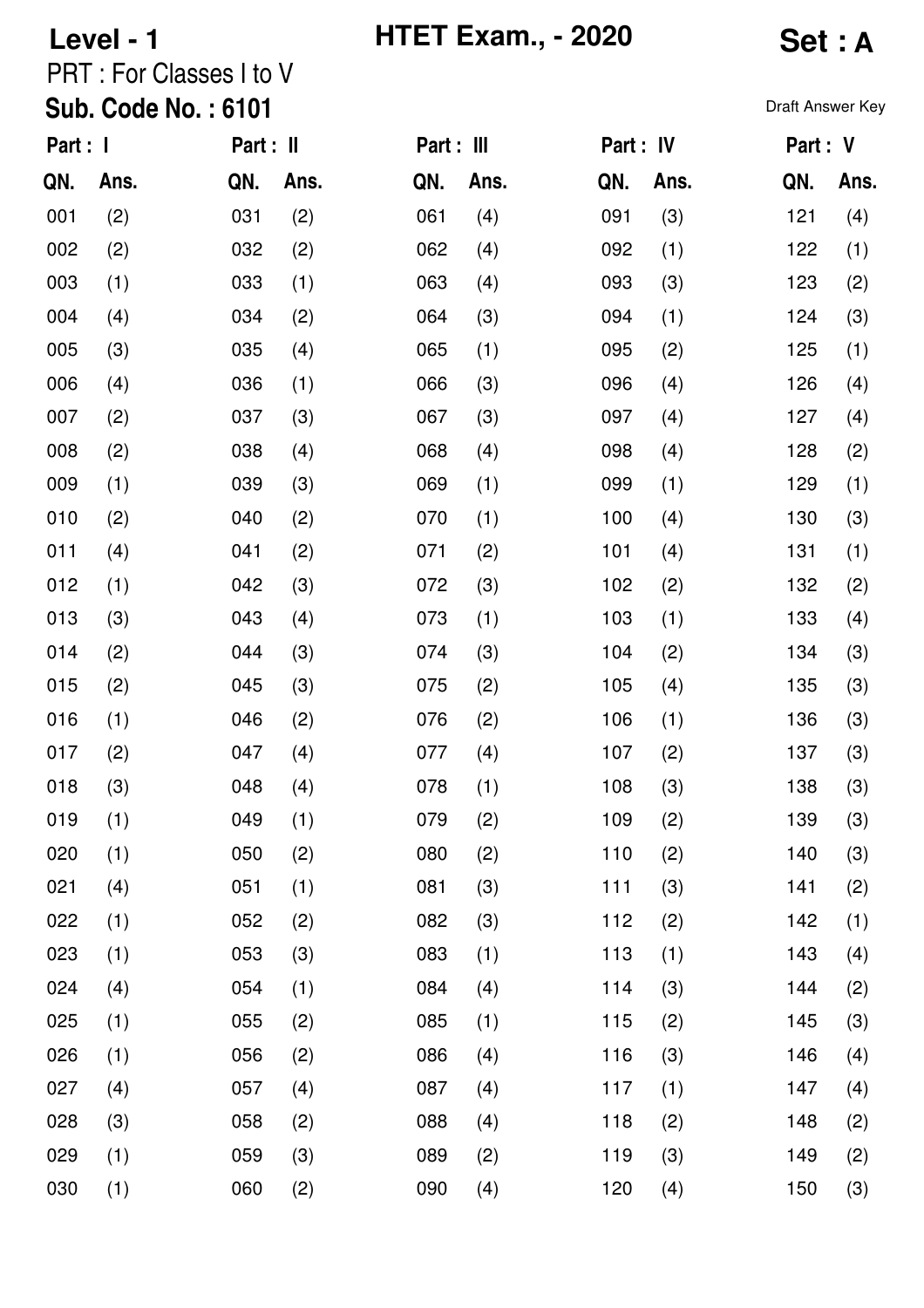# **Level - 1 HTET Exam., - 2020 Set : B**

## PRT : For Classes I to V

#### Sub. Code No. : 6101

| Part : I |      | Part : II |      | Part : III |      | Part : IV |      | Part : V |      |
|----------|------|-----------|------|------------|------|-----------|------|----------|------|
| QN.      | Ans. | QN.       | Ans. | QN.        | Ans. | QN.       | Ans. | QN.      | Ans. |
| 001      | (4)  | 031       | (3)  | 061        | (3)  | 091       | (1)  | 121      | (3)  |
| 002      | (2)  | 032       | (2)  | 062        | (1)  | 092       | (4)  | 122      | (3)  |
| 003      | (1)  | 033       | (3)  | 063        | (1)  | 093       | (2)  | 123      | (2)  |
| 004      | (3)  | 034       | (2)  | 064        | (3)  | 094       | (3)  | 124      | (4)  |
| 005      | (1)  | 035       | (3)  | 065        | (4)  | 095       | (2)  | 125      | (1)  |
| 006      | (1)  | 036       | (2)  | 066        | (2)  | 096       | (2)  | 126      | (3)  |
| 007      | (1)  | 037       | (4)  | 067        | (2)  | 097       | (3)  | 127      | (2)  |
| 008      | (1)  | 038       | (1)  | 068        | (4)  | 098       | (4)  | 128      | (3)  |
| 009      | (4)  | 039       | (2)  | 069        | (1)  | 099       | (3)  | 129      | (4)  |
| 010      | (1)  | 040       | (2)  | 070        | (3)  | 100       | (1)  | 130      | (1)  |
| 011      | (1)  | 041       | (3)  | 071        | (2)  | 101       | (2)  | 131      | (3)  |
| 012      | (1)  | 042       | (4)  | 072        | (1)  | 102       | (2)  | 132      | (1)  |
| 013      | (2)  | 043       | (1)  | 073        | (2)  | 103       | (1)  | 133      | (3)  |
| 014      | (4)  | 044       | (3)  | 074        | (4)  | 104       | (2)  | 134      | (2)  |
| 015      | (2)  | 045       | (4)  | 075        | (4)  | 105       | (3)  | 135      | (3)  |
| 016      | (2)  | 046       | (2)  | 076        | (4)  | 106       | (3)  | 136      | (2)  |
| 017      | (1)  | 047       | (3)  | 077        | (2)  | 107       | (1)  | 137      | (4)  |
| 018      | (2)  | 048       | (2)  | 078        | (3)  | 108       | (4)  | 138      | (3)  |
| 019      | (3)  | 049       | (3)  | 079        | (1)  | 109       | (2)  | 139      | (4)  |
| 020      | (4)  | 050       | (4)  | 080        | (3)  | 110       | (1)  | 140      | (3)  |
| 021      | (1)  | 051       | (4)  | 081        | (4)  | 111       | (1)  | 141      | (4)  |
| 022      | (3)  | 052       | (4)  | 082        | (4)  | 112       | (4)  | 142      | (1)  |
| 023      | (4)  | 053       | (1)  | 083        | (3)  | 113       | (4)  | 143      | (3)  |
| 024      | (1)  | 054       | (2)  | 084        | (2)  | 114       | (2)  | 144      | (4)  |
| 025      | (3)  | 055       | (1)  | 085        | (4)  | 115       | (4)  | 145      | (4)  |
| 026      | (1)  | 056       | (2)  | 086        | (1)  | 116       | (4)  | 146      | (2)  |
| 027      | (4)  | 057       | (1)  | 087        | (4)  | 117       | (1)  | 147      | (1)  |
| 028      | (2)  | 058       | (2)  | 088        | (4)  | 118       | (2)  | 148      | (3)  |
| 029      | (2)  | 059       | (2)  | 089        | (3)  | 119       | (3)  | 149      | (2)  |
| 030      | (2)  | 060       | (2)  | 090        | (1)  | 120       | (3)  | 150      | (2)  |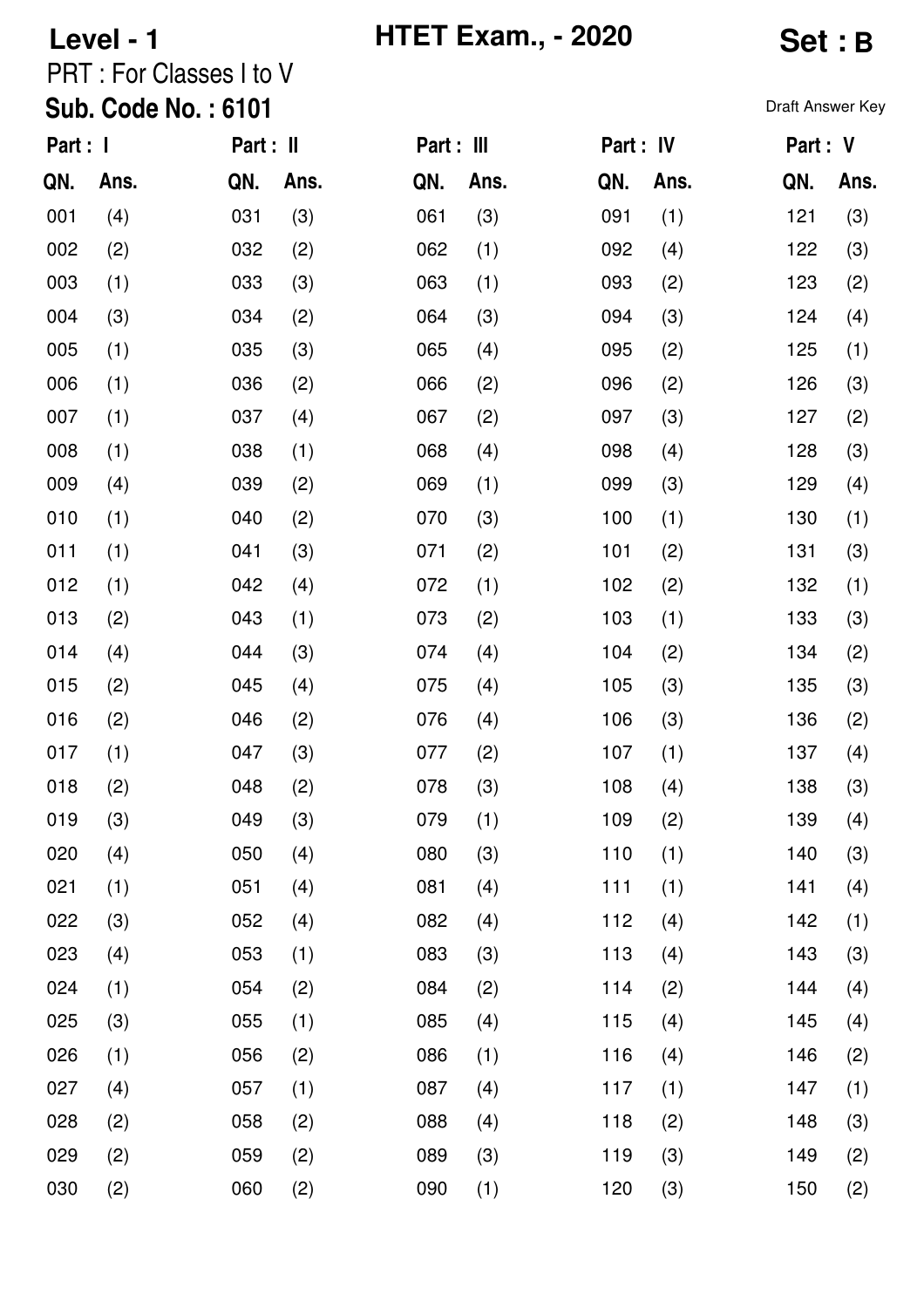# **Level - 1 C HTET Exam., - 2020 Set: C**

## PRT : For Classes I to V

#### Sub. Code No. : 6101

| Part : I |      | Part : II |      | Part : III |      | Part : IV |      | Part : V |      |
|----------|------|-----------|------|------------|------|-----------|------|----------|------|
| QN.      | Ans. | QN.       | Ans. | QN.        | Ans. | QN.       | Ans. | QN.      | Ans. |
| 001      | (3)  | 031       | (1)  | 061        | (1)  | 091       | (1)  | 121      | (1)  |
| 002      | (3)  | 032       | (3)  | 062        | (1)  | 092       | (2)  | 122      | (3)  |
| 003      | (4)  | 033       | (2)  | 063        | (2)  | 093       | (1)  | 123      | (1)  |
| 004      | (2)  | 034       | (3)  | 064        | (4)  | 094       | (2)  | 124      | (3)  |
| 005      | (2)  | 035       | (2)  | 065        | (1)  | 095       | (2)  | 125      | (3)  |
| 006      | (1)  | 036       | (4)  | 066        | (2)  | 096       | (2)  | 126      | (2)  |
| 007      | (1)  | 037       | (1)  | 067        | (4)  | 097       | (3)  | 127      | (2)  |
| 008      | (3)  | 038       | (2)  | 068        | (2)  | 098       | (3)  | 128      | (2)  |
| 009      | (1)  | 039       | (3)  | 069        | (3)  | 099       | (4)  | 129      | (4)  |
| 010      | (2)  | 040       | (3)  | 070        | (1)  | 100       | (4)  | 130      | (4)  |
| 011      | (1)  | 041       | (3)  | 071        | (4)  | 101       | (4)  | 131      | (3)  |
| 012      | (4)  | 042       | (2)  | 072        | (1)  | 102       | (2)  | 132      | (2)  |
| 013      | (1)  | 043       | (2)  | 073        | (2)  | 103       | (4)  | 133      | (1)  |
| 014      | (4)  | 044       | (4)  | 074        | (4)  | 104       | (3)  | 134      | (4)  |
| 015      | (4)  | 045       | (4)  | 075        | (2)  | 105       | (3)  | 135      | (2)  |
| 016      | (4)  | 046       | (2)  | 076        | (3)  | 106       | (1)  | 136      | (4)  |
| 017      | (1)  | 047       | (2)  | 077        | (3)  | 107       | (2)  | 137      | (3)  |
| 018      | (4)  | 048       | (4)  | 078        | (3)  | 108       | (2)  | 138      | (1)  |
| 019      | (1)  | 049       | (2)  | 079        | (4)  | 109       | (3)  | 139      | (3)  |
| 020      | (2)  | 050       | (2)  | 080        | (3)  | 110       | (2)  | 140      | (1)  |
| 021      | (1)  | 051       | (2)  | 081        | (4)  | 111       | (1)  | 141      | (3)  |
| 022      | (2)  | 052       | (2)  | 082        | (2)  | 112       | (4)  | 142      | (3)  |
| 023      | (2)  | 053       | (4)  | 083        | (3)  | 113       | (3)  | 143      | (4)  |
| 024      | (1)  | 054       | (4)  | 084        | (3)  | 114       | (2)  | 144      | (3)  |
| 025      | (3)  | 055       | (1)  | 085        | (4)  | 115       | (1)  | 145      | (3)  |
| 026      | (2)  | 056       | (3)  | 086        | (1)  | 116       | (1)  | 146      | (4)  |
| 027      | (1)  | 057       | (2)  | 087        | (4)  | 117       | (4)  | 147      | (2)  |
| 028      | (1)  | 058       | (1)  | 088        | (1)  | 118       | (1)  | 148      | (4)  |
| 029      | (1)  | 059       | (1)  | 089        | (4)  | 119       | (4)  | 149      | (3)  |
| 030      | (2)  | 060       | (3)  | 090        | (4)  | 120       | (3)  | 150      | (2)  |